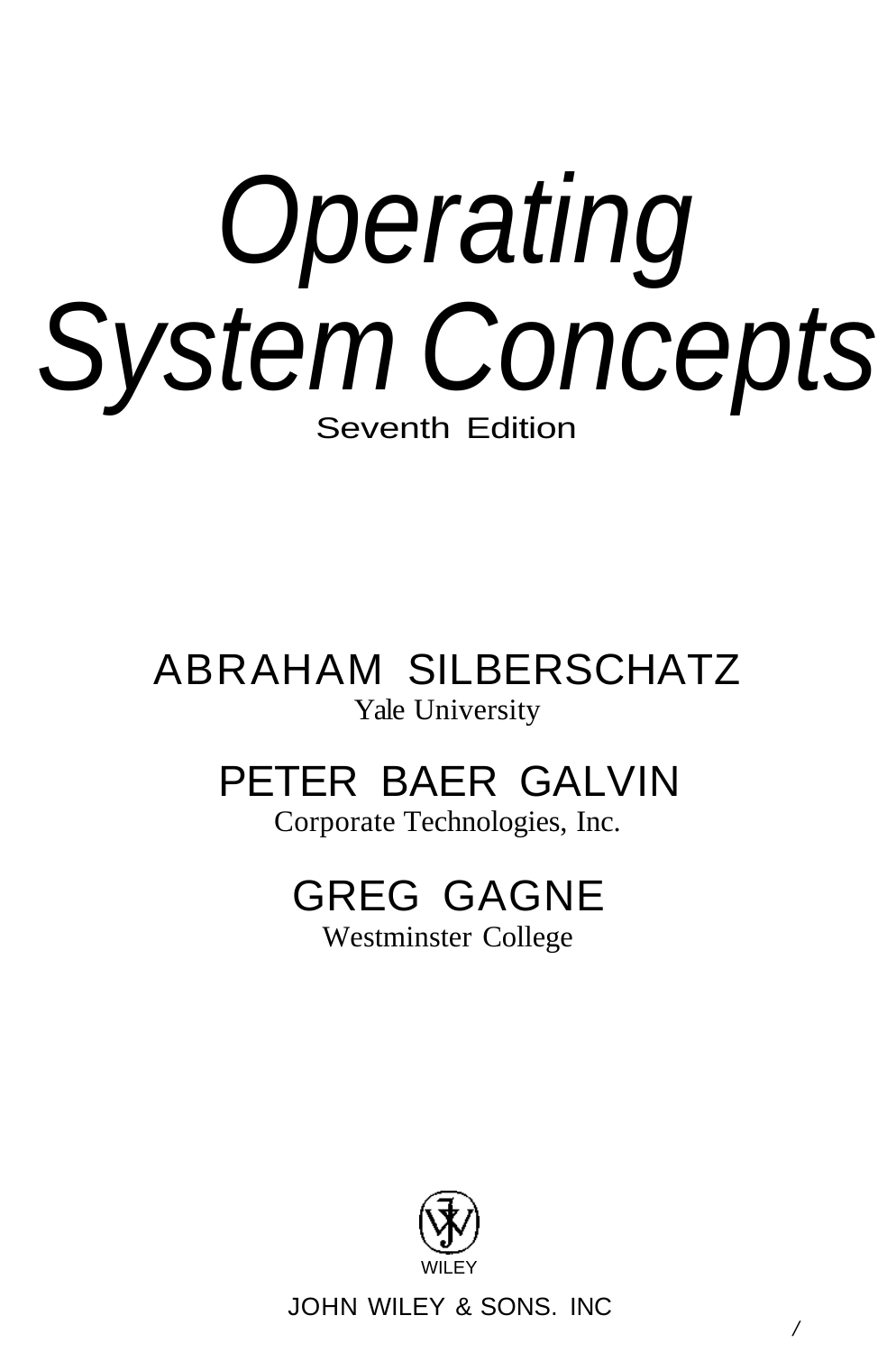# **Contents**

# PART ONE • OVERVIEW

#### Chapter 1 Introduction

- 1.1 What Operating Systems Do 3 1.9 Protection and Security 26
- 1.2 Computer-System Organization 6 1.10 Distributed Systems 28
- 
- 
- 1.5 Operating-System Operations 17 1.13 Summary 34
- 1.6 Process Management 20 Exercises 36
- 
- 1.8 Storage Management 22
- 
- 
- 1.3 Computer-System Architecture 12 1.11 Special-Purpose Systems 29
- 1.4 Operating-System Structure 15 1.12 Computing Environments 31
- 1.7 Memory Management 21 Bibliographical Notes 38

#### Chapter 2 Operating-System Structures

- 2.1 Operating-System Services 39 2.7 Operating-System Structure 58
- 2.2 User Operating-System Interface 41 2.8 Virtual Machines 64
- 
- 2.4 Types of System Calls 47 2.10 System Boot 71
- 2.5 System Programs 55 2.11 Summary 72
- 2.6 Operating-System Design and Exercises 73
- 
- 
- 2.3 System Calls 43 2.9 Operating-System Generation 70
	-
	- Implementation 56 Bibliographical Notes 78

# PART TWO • PROCESS MANAGEMENT

#### Chapter 3 Processes

- 
- 3.2 Process Scheduling 85 Server Systems 108
- 3.3 Operations on Processes 90 3.7 Summary 115
- 3.4 Interprocess Communication 96 Exercises 116
- 3.5 Examples of IPC Systems 102 Bibliographical Notes 125
- 3.1 Process Concept 81 3.6 Communication in Client-
	-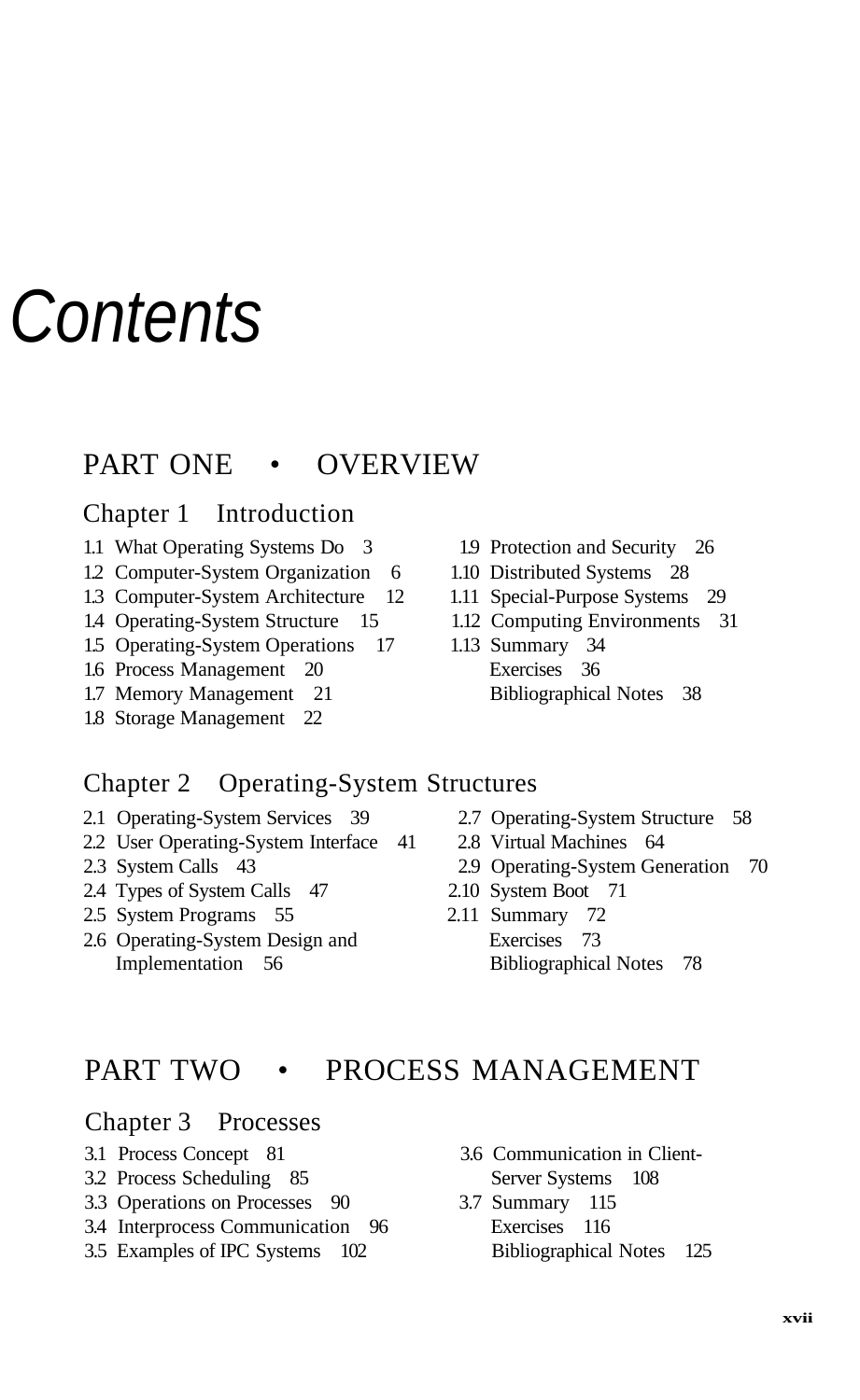#### xviii Contents

#### Chapter 4 Threads

4.1 Overview 127 4.2 Multithreading Models 129 4.3 Thread Libraries 131 4.4 Threading Issues 138

#### Chapter 5 CPU Scheduling

- 5.1 Basic Concepts 153
- 5.2 Scheduling Criteria 157
- 5.3 Scheduling Algorithms 158
- 5.4 Multiple-Processor Scheduling 169
- 5.5 Thread Scheduling 172

#### Chapter 6 Process Synchronization

- 6.1 Background 191 6.7 Monitors 209 6.2 The Critical-Section Problem 6.3 Peterson's Solution 195 6.4 Synchronization Hardware 197
- 6.5 Semaphores 200
- 6.6 Classic Problems of Synchronization 204

# Chapter 7 Deadlocks

7.1 System Model 245 7.2 Deadlock Characterization 247 7.3 Methods for Handling Deadlocks 7.4 Deadlock Prevention 253 7.5 Deadlock Avoidance 256 7.6 Deadlock Detection 262 *7.7* Recovery From Deadlock 266 252 7.8 Summary 267 Exercises 268

# PART THREE MEMORY MANAGEMENT

# Chapter 8 Main Memory

- 8.1 Background 275
- 8.2 Swapping 282
- 8.3 Contiguous Memory Allocation
- 8.4 Paging 288
- 8.5 Structure of the Page Table 297
- 8.6 Segmentation 302
- 8.7 Example: The Intel Pentium 305
- 8.8 Summary 309 Exercises 310
	- Bibliographical Notes 312
- 4.5 Operating-System Examples 143
- 4.6 Summary 146 Exercises 146 Bibliographical Notes 151
- 5.6 Operating System Examples 173
- 5.7 Algorithm Evaluation 181
- 5.8 Summary 185 Exercises 186
	- Bibliographical Notes 189
	-
- 193 6.8 Synchronization Examples 217
	- 6.9 Atomic Transactions 222
	- 6.10 Summary 230 Exercises 231 Bibliographical Notes 242
		- Bibliographical Notes 271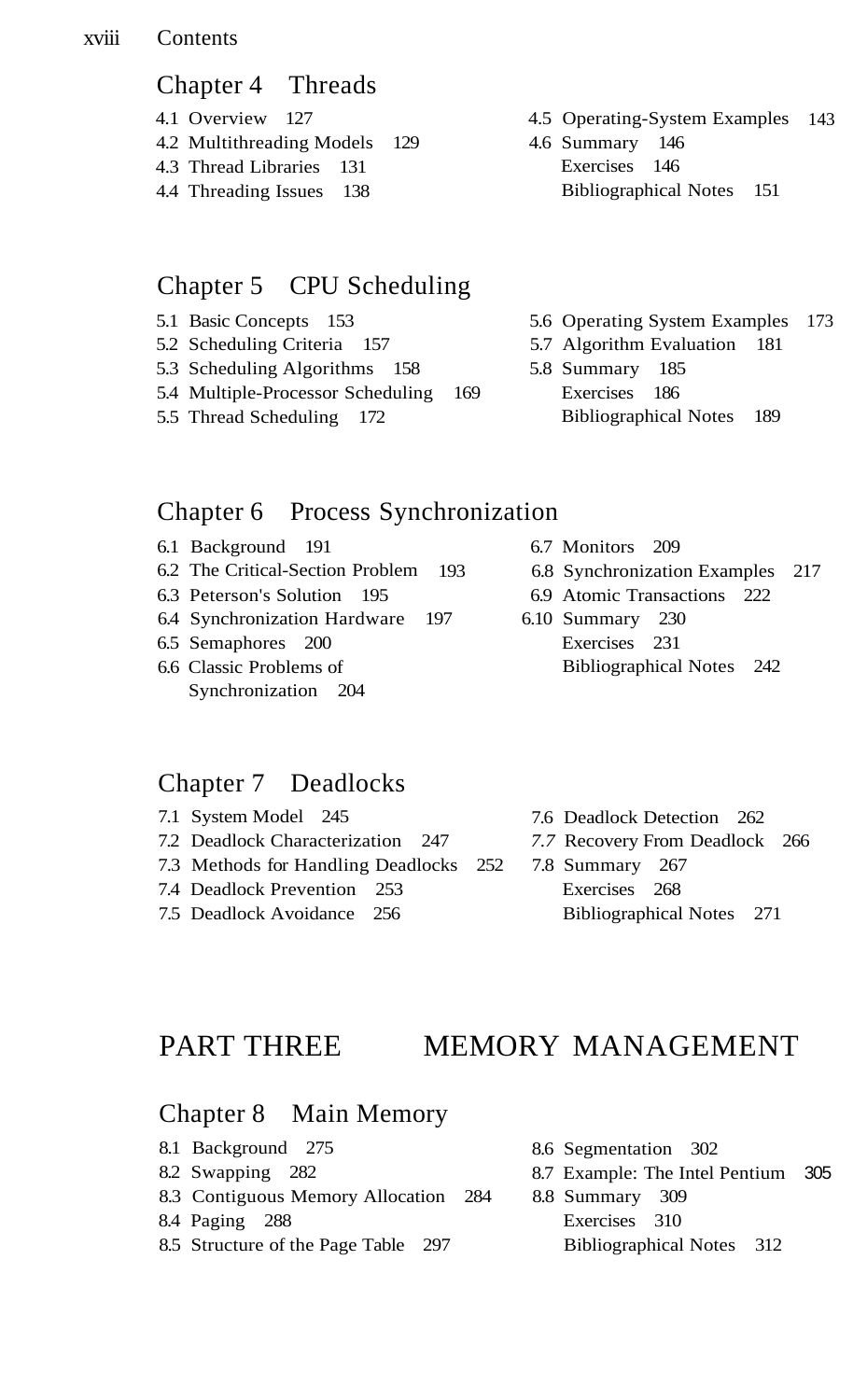# Chapter 9 Virtual Memory

- 
- 
- 
- 9.4 Page Replacement 327 9.11 Summary 365
- 9.5 Allocation of Frames 340 Exercises 366
- 
- 9.7 Memory-Mapped Files 348
- 9.1 Background 315 9.8 Allocating Kernel Memory 353
- 9.2 Demand Paging 319 9.9 Other Considerations 357
- 9.3 Copy-on-Write 325 9.10 Operating-System Examples 363
- 9.6 Thrashing 343 Bibliographical Notes 370

# PART FOUR • STORAGE MANAGEMENT

Chapter 10 File-System Interface

10.1 FileConcept 373 10.6 Protection 402

- 10.2 Access Methods 382 10.7 Summary 407
- 10.3 Directory Structure 385 Exercises 408
- 10.4 File-System Mounting 395 Bibliographical Notes 409
- 10.5 File Sharing 397

# Chapter 11 File-System Implementation

- 
- 11.2 File-System Implementation 413 11.9 NFS 438
- 
- 11.4 Allocation Methods 421 11.11 Summary 446
- 11.5 Free-Space Management 429 Exercises 447
- 11.6 Efficiency and Performance 431 Bibliographical Notes 449
- 11.7 Recovery 435
- 11.1 File-System Structure 411 11.8 Log-Structured File Systems 437
	-
- 11.3 Directory Implementation 419 11.10 Example: The WAFL File System 444
	-

# Chapter 12 Mass-Storage Structure

- 12.1 Overview of Mass-Storage 12.7 RAID Structure 468
- 
- 12.3 Disk Attachment 455 12.10 Summary 488
- 12.4 Disk Scheduling 456 Exercises 489
- 
- 12.6 Swap-Space Management 466

# Chapter 13 I/O Systems

- 
- 13.2 I/O Hardware 496 13.7 Performance 522
- 13.3 Application I/O Interface 505 13.8 Summary 525
- 13.4 Kernel I/O Subsystem 511 Exercises 526
- 13.5 Transforming I/O Requests to Bibliographical Notes 527 Hardware Operations 518
- 
- Structure 451 12.8 Stable-Storage Implementation 477
- 12.2 Disk Structure 454 12.9 Tertiary-Storage Structure 478
- 12.5 Disk Management 462 Bibliographical Notes 493
- 13.1 Overview 495 13.6 STREAMS 520
	-
	-
- 
-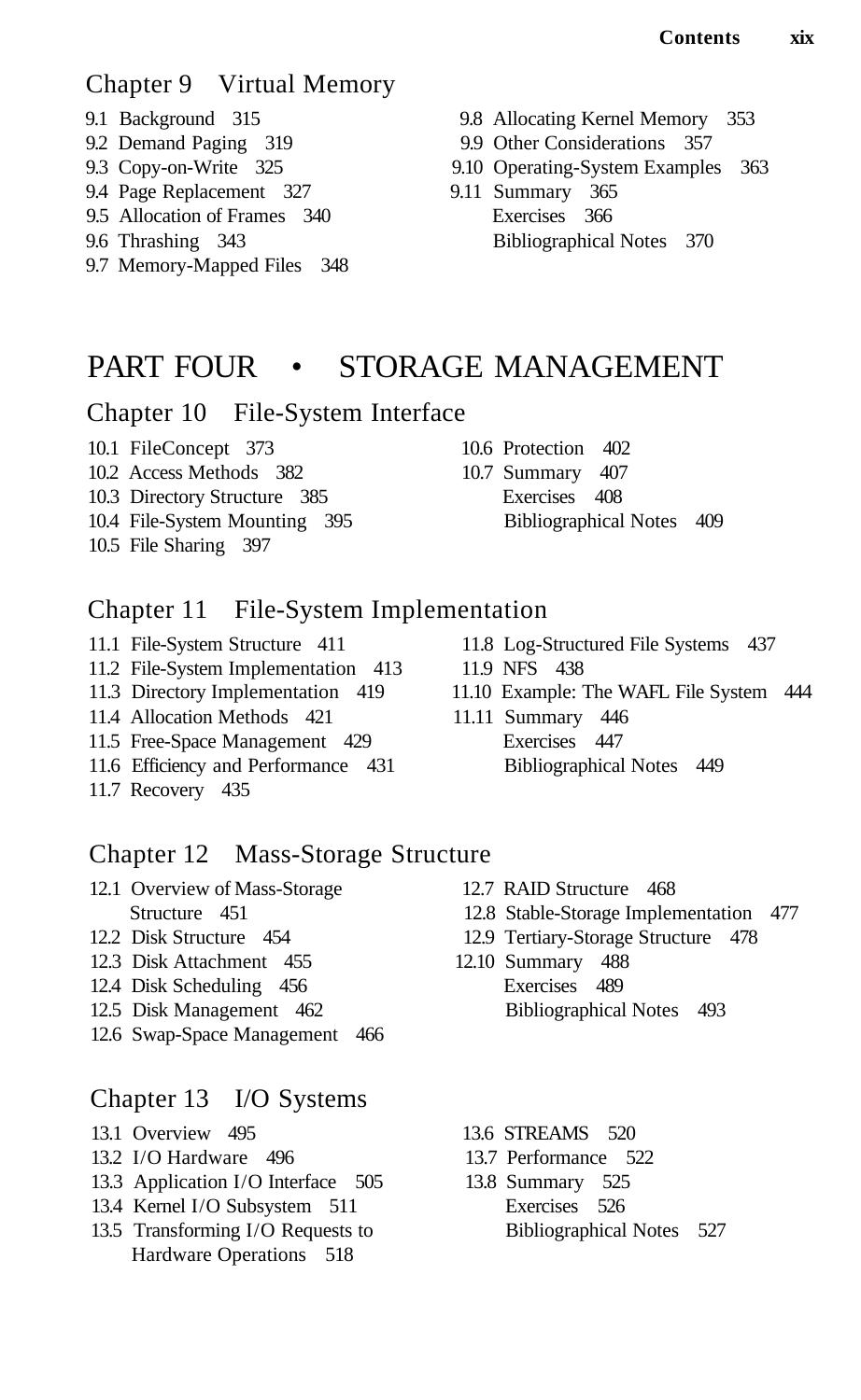**xx Contents**

# PART FIVE • PROTECTION AND SECURITY

#### Chapter 14 Protection

- 
- 
- 
- 
- 14.5 Implementation of Access Matrix 542 Exercises 556
- 
- 14.1 Goals ofProtection 531 14.7 Revocationof Access Rights 546
- 14.2 Principles of Protection 532 14.8 Capability-Based Systems 547
- 14.3 Domain of Protection 533 14.9 Language-Based Protection 550
- 14.4 Access Matrix 538 14.10 Summary 555
- 14.6 Access Control 545 Bibliographical Notes 557

#### Chapter 15 Security

| 15.1 The Security Problem 559                              | 15.8 Computer-Security          |  |
|------------------------------------------------------------|---------------------------------|--|
| 15.2 Program Threats 563                                   | Classifications 600             |  |
| 15.3 System and Network Threats 571                        | 15.9 An Example: Windows XP 602 |  |
| 15.4 Cryptography as a Security Tool 576 15.10 Summary 604 |                                 |  |
| 15.5 User Authentication 587                               | Exercises 604                   |  |
| 15.6 Implementing Security Defenses 592                    | Bibliographical Notes 606       |  |
| 15.7 Firewalling to Protect Systems and                    |                                 |  |
| Networks 599                                               |                                 |  |

# PART SIX • DISTRIBUTED SYSTEMS

#### Chapter 16 Distributed System Structures

- 16.1 Motivation 611 16.7 Robustness 631 16.2 Types of Distributed Operating 16.8 Design Issues 633 Systems 613 16.9 An Example: Networking 636 16.3 Network Structure 617 16.10 Summary 637 16.4 Network Topology 620 Exercises 638
- 16.5 Communication Structure 622 Bibliographical Notes 640
- 16.6 Communication Protocols 628
- 
- Chapter 17 Distributed File Systems
- 17.1 Background 641 17.6 An Example: AFS 654 17.2 Naming and Transparency 643 17.7 Summary 659 17.3 Remote File Access 646 Exercises 660 17.4 Stateful Versus Stateless Service 651 Bibliographical Notes 661 17.5 File Replication 652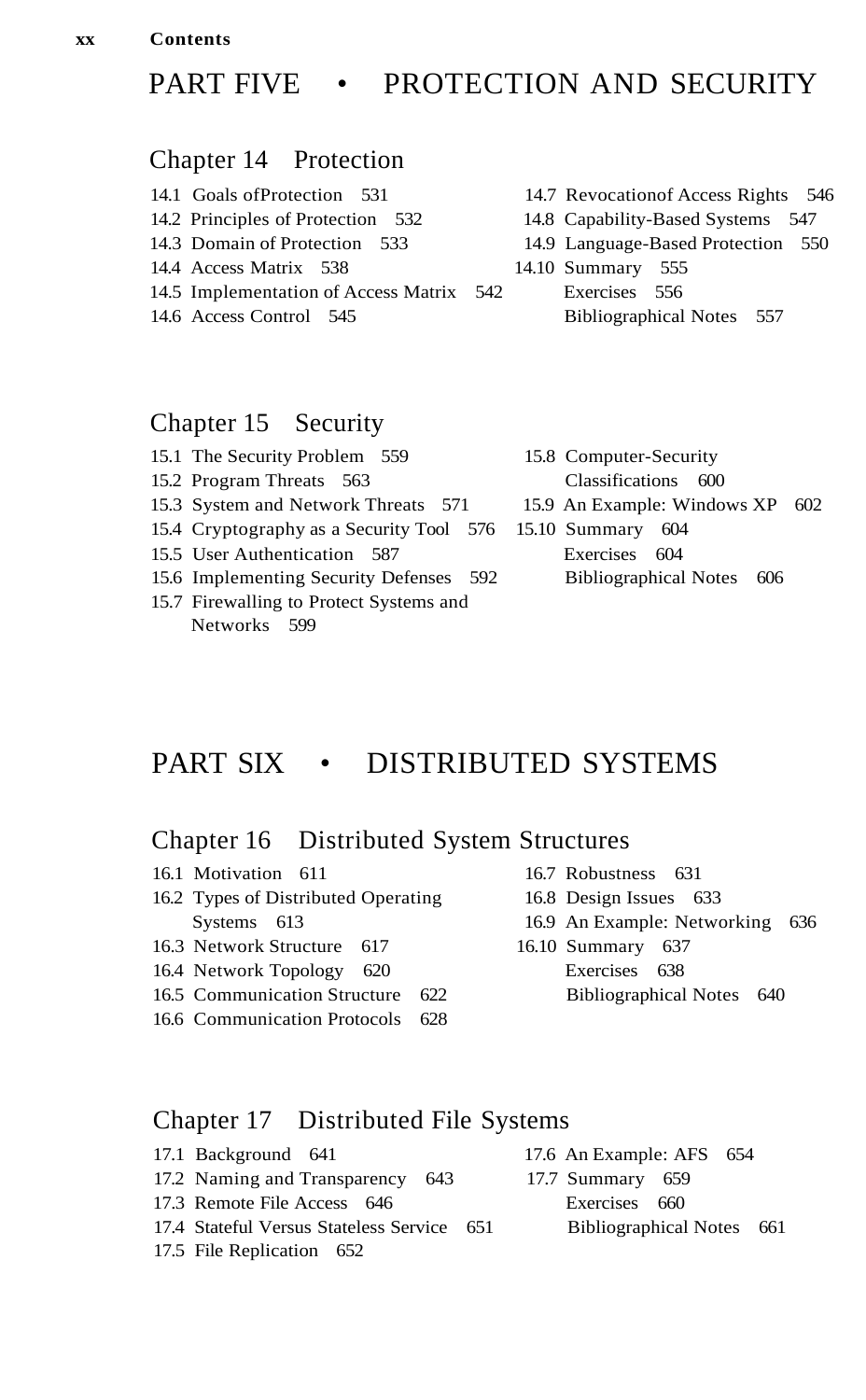Contents

#### Chapter 18 Distributed Coordination

- 18.1 Event Ordering 663
- 18.2 Mutual Exclusion 666
- 18.3 Atomicity 669
- 18.4 Concurrency Control 672
- 18.5 Deadlock Handling 676
- 18.6 Election Algorithms 683
- 18.7 Reaching Agreement 686
- 18.8 Summary 688 Exercises 689 Bibliographical Notes 690

# PART SEVEN • SPECIAL-PURPOSE SYSTEMS

#### Chapter 19 Real-Time Systems

- 19.1 Overview 695
- 19.2 System Characteristics 696
- 19.3 Features of Real-Time Kernels 698
- 19.4 Implementing Real-Time Operating Systems 700
- 19.5 Real-Time CPU Scheduling 704 19.6 VxWorks 5.x 710
- 19.7 Summary 712 Exercises 713 Bibliographical Notes 713

#### Chapter 20 Multimedia Systems

- 20.1 What Is Multimedia? 715
- 20.2 Compression 718
- 20.3 Requirements of Multimedia Kernels 720
- 20.4 CPU Scheduling 722
- 20.5 Disk Scheduling 723
- 20.6 Network Management 725
- 20.7 An Example: CineBlitz 728
- 20.8 Summary 730 Exercises 731 Bibliographical Notes 733

# PART EIGHT CASE STUDIES

#### Chapter 21 The Linux System

- 21.1 Linux History 737
- 21.2 Design Principles 742
- 21.3 Kernel Modules 745
- 21.4 Process Management 748
- 21.5 Scheduling 751
- 21.6 Memory Management 756
- 21.7 File Systems 764

#### Chapter 22 Windows XP

- 22.1 History 783
- 22.2 Design Principles 785
- 22.3 System Components 787
- 22.4 Environmental Subsystems 811
- 22.5 File System 814
- 21.8 Input and Output 770
- 21.9 Interprocess Communication 773
- 21.10 Network Structure 774
- 21.11 Security *777*
- 21.12 Summary 779 Exercises 780 Bibliographical Notes 781
	- 22.6 Networking 822
	- 22.7 Programmer Interface 829
	- 22.8 Summary 836 Exercises 836 Bibliographical Notes 837